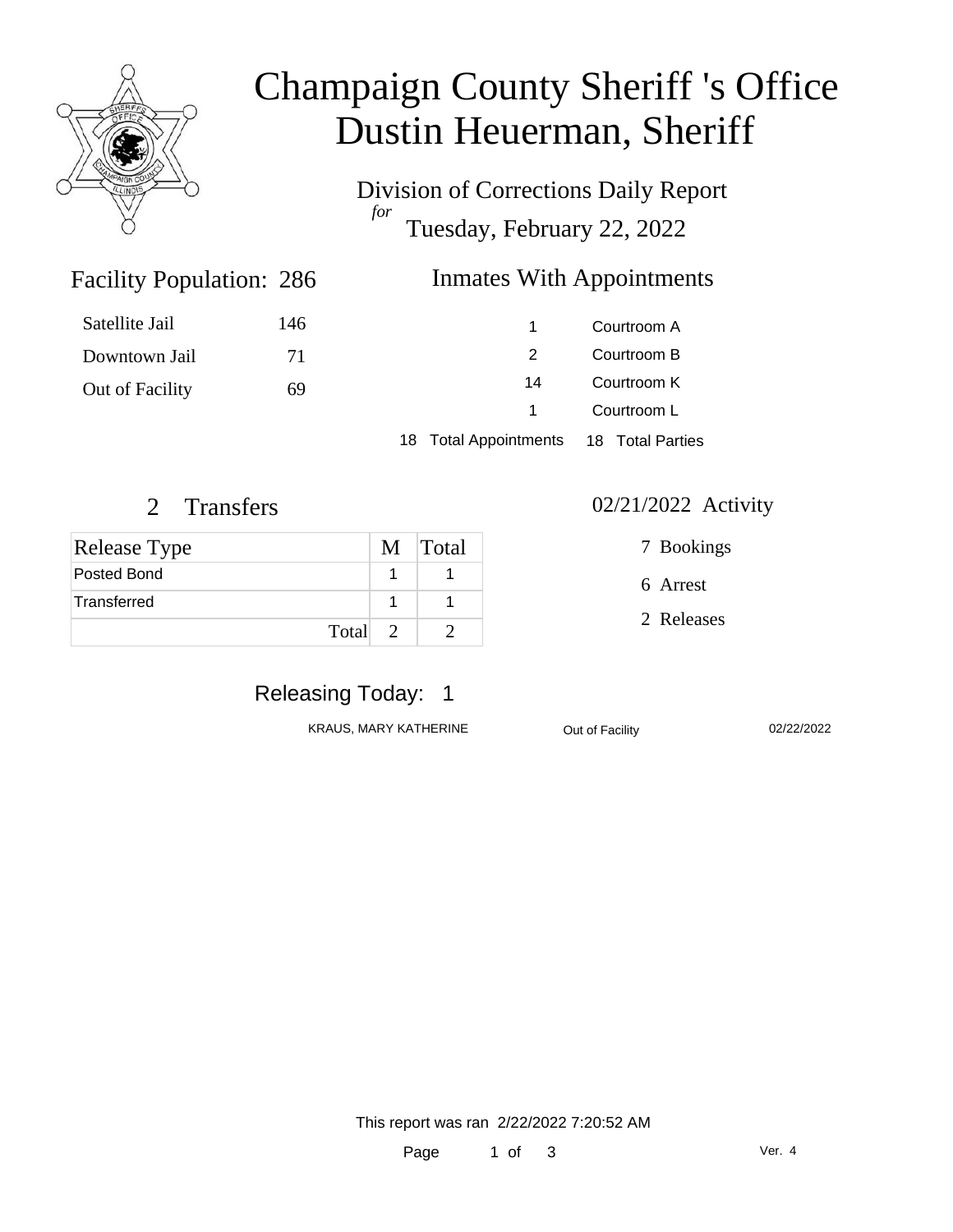

# Champaign County Sheriff 's Office Dustin Heuerman, Sheriff

Division of Corrections Daily Report *for* Tuesday, February 22, 2022

#### Custody Status Count

- Direct Criminal Contempt 1
- Electronic Home Dentention 13
	- Felony Arraignment 14
	- Felony Pre-Sentence 7
		- Felony Pre-Trial 209
	- Felony Pre-Trial DUI 4
	- Felony Sentenced CCSO 7
	- Felony Sentenced IDOC 19
		- Hold Sentenced IDOC 1
	- Misdemeanor Arraignment 2
		- Misdemeanor Pre-Trial 4
			- Petition to Revoke 1
			- Remanded to DHS 4
				- Total 286

This report was ran 2/22/2022 7:20:52 AM